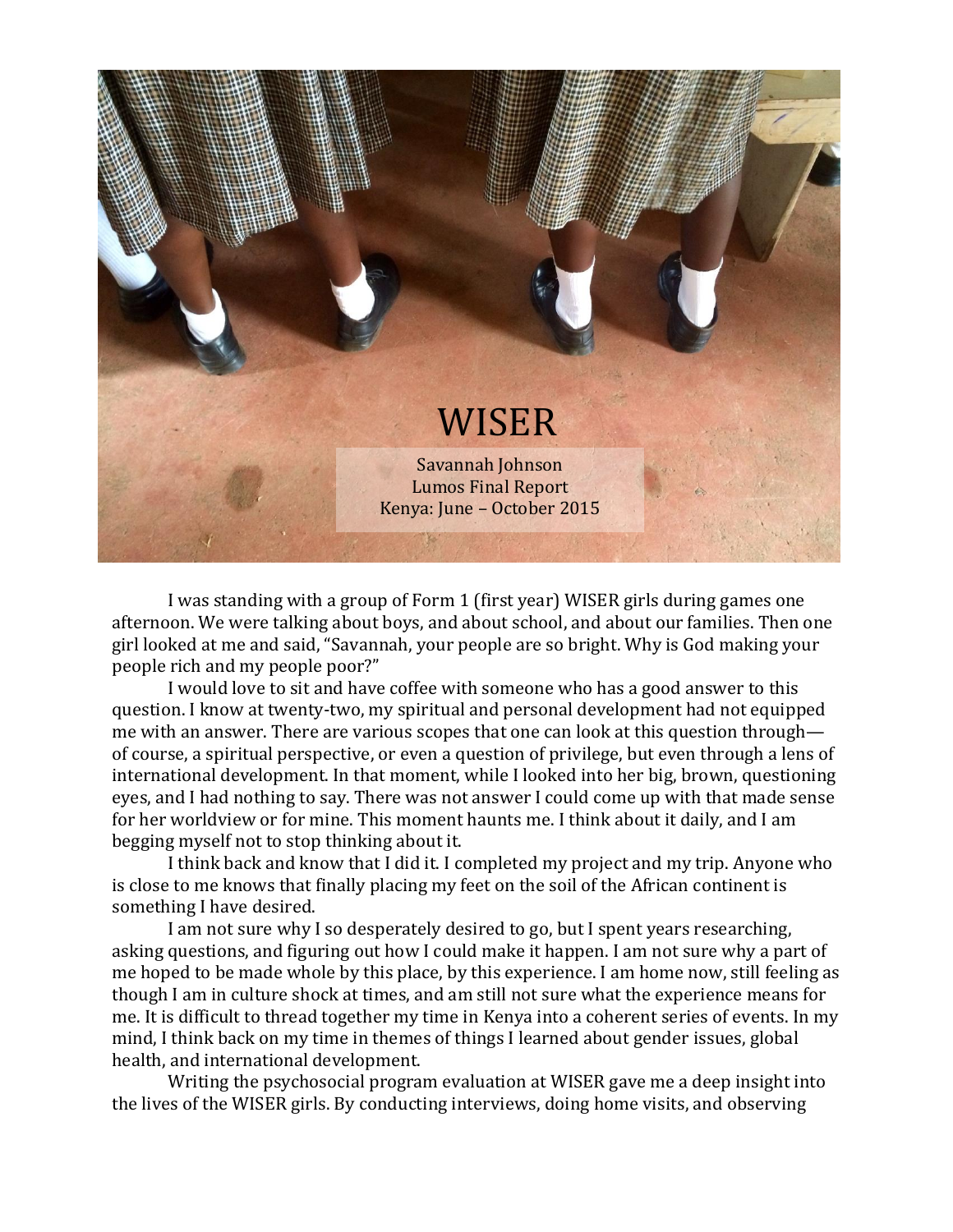their everyday lives, I felt as though I became acutely aware of the challenges and obstacles they face. While there are so many things that WISER is doing well to meet the needs of their students, it was also difficult to realize that there are weaknesses that the school will have to improve upon in the future.

During the course of my project, I also began to realize the interconnectedness of global development issues. From education, to health, to infrastructure—the issues and



solutions are all intertwined. It is an important lesson for those interested in international development work. Our generation often has the mindset of taking on and "changing" the world. I come back valuing that passion and desire. However, it is clear to me how complex the worlds' problems are and always will be. It is not a one person or even one nation task. It requires partnership and creativity and relentless effort.

My area of interest is related to gender issues and female empowerment. This is a tricky area of focus because gender roles and gender identity are culture-specific. Coming into a community with a Western understanding of what female empowerment looks like can be dangerous. I learned about measurable, more universal indicators of how empowerment can be observed. While these indicators give us a loose framework of what empowerment is, it is hard to apply this framework to a community that still values girls less than boys. Another focus of my report on the psychosocial support system was to evaluate whether or not WISER was creating an environment that enables female empowerment. Again, the discussions surrounding empowerment and about what a "gender-safe" and "gender-responsive" environment should look like can be difficult. However, these conversations and efforts are important for the population of students at WISER.

While I was in Kenya the UN adopted the new Sustainable Development Goals. I was able to look at WISER as an organization and identify how it's already working to meet many of the goals. Again and again, girls and women are central to sustainable development. Empowering and educating girls is the fundamental approach to a better future for developing communities. Living at WISER and seeing these efforts played out first hand was inspiring and eye-opening.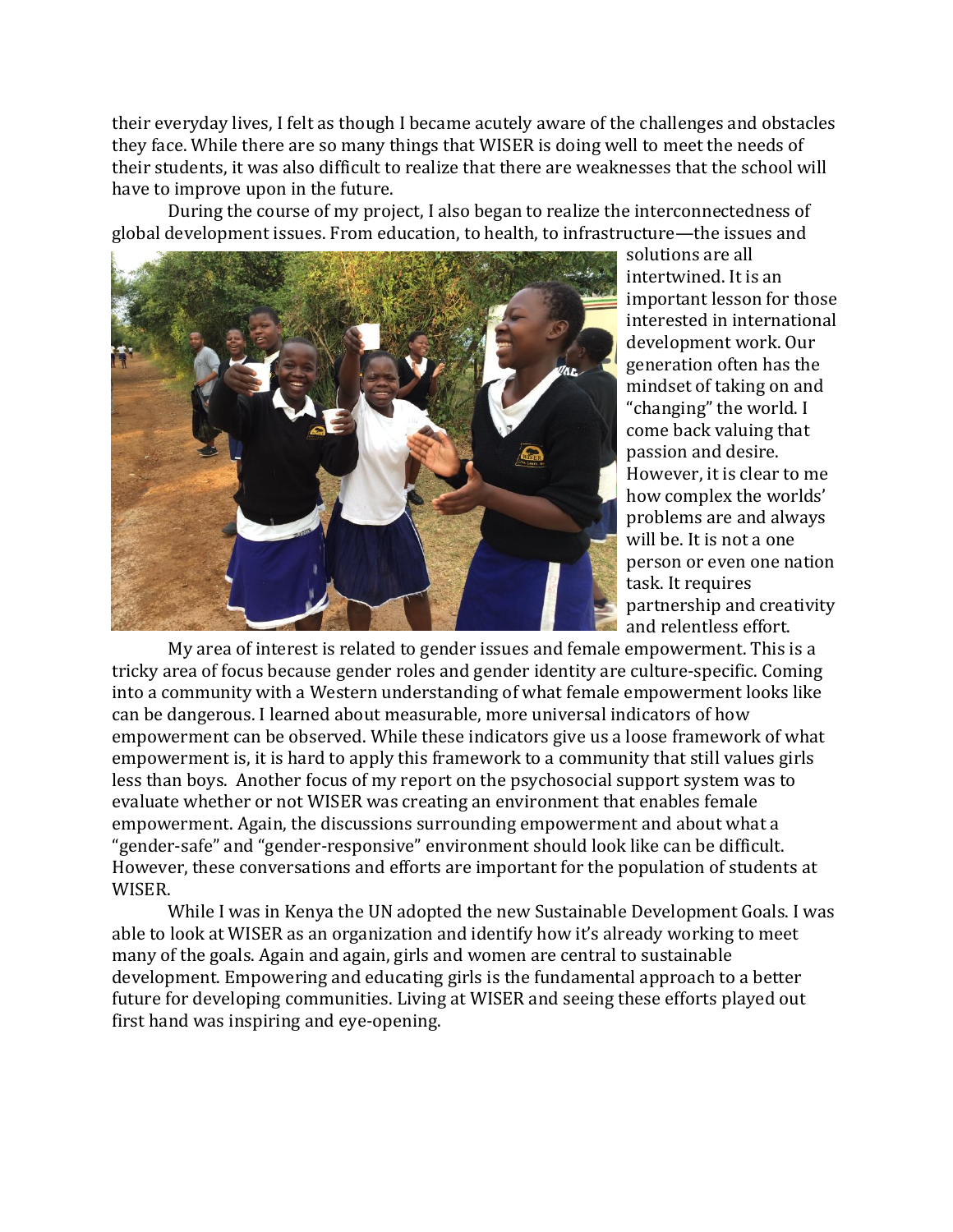Outside of WISER, I got connected with Senye Primary school. It is a local mixed-gender public primary school whose students feed into WISER. It has the only special education classroom in the entire county. Because my mom teaches special education and I did some diverse learners practicums, I have a deep concern for the students with diverse needs. Unfortunately, there are limited resources and funds to provide proper supports



for the students at Senye. There were three students in particular that needed intensive remediation. I worked along side Teacher Johnson, the only trained special education teacher in the county, to try and provide as much support for these students as I could while I was in Muhuru. I had not planned on or prepared for this experience, but it fell into place and worked with my schedule at WISER.

I learned how to be flexible when teaching in a low-resource setting. I understand now that is requires flexibility, creativity, and patience. The special education students at Senye each have specific, differing needs. It is impossible for their teacher to meet them all, as he also has a full of day of teaching students without disabilities. Observing this situation made me realize the stark difference in the quality of education between the United States and Kenya. Many students in Kenya need people advocating for them, but students with disabilities often go unseen and unheard.



Some of the greatest experiences of my trip were those that were unplanned (like teaching special education students). I also had the opportunity to be hosted by a family in Kisii, Kenya for one week. I did not know that the WISER girls would go on a twoweek holiday half way through my trip. I was not sure what I was going to do with that time until one of the WISER teacher's offered for me to go home with her. For one week of the holiday, I lived with her family in